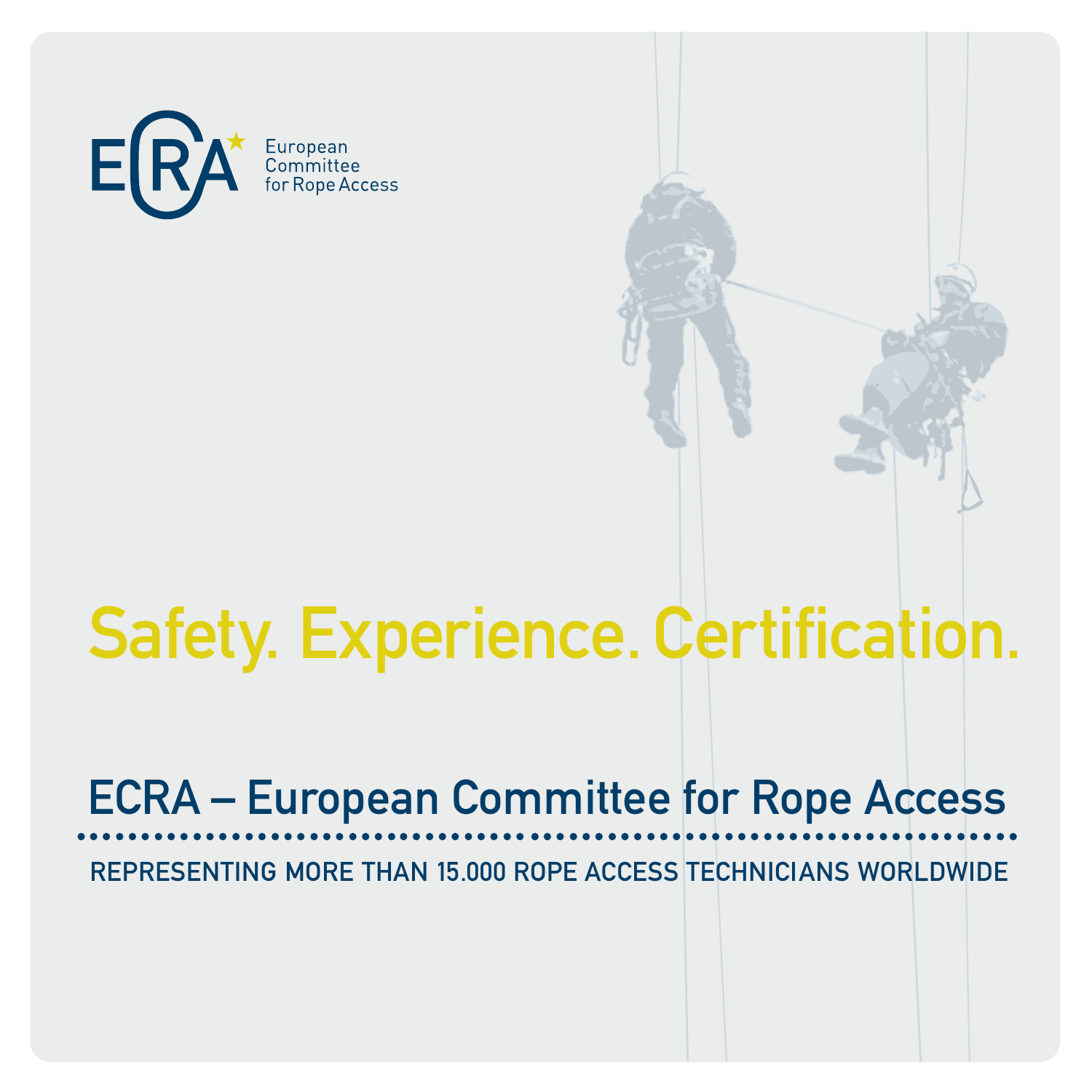## ECRA – European Committee for Rope Access

The field of rope access is getting more and more international and co-operation beyond national borders becomes more important every day.

On this account the rope access associations ANETVA (Spain), SFETH – represented by DPMC – (France), FISAT (Germany) and SOFT (Norway) founded ECRA, the European Committee for Rope Access, representing more than 15.000 technicians worldwide.

The main purpose of ECRA is to share safety issues, keep the high standard and develop the basic topics safety, training, assessment and ergonomics even further.

All ECRA-members are partners of the European funded Leonardo lifelong learning research project "European Professional Certificate for Rope Access". Since 2010 the partners are working on a referential for the harmonized certification of rope access personnel in Europe. Dissemination and promotion of the results will start in the first half of 2016. This referential can also be used to make rope access certificates from different certification systems comparable.

## OPERATING WORLDWIDE



 DEFINE **STANDARDS** 

## PROMOTE ROPE ACCESS AS AN ACCEPTED TECHNIQUE **ERGONOMICS**







**COMMON** PHII OSOPHY

 OPEN TO AUTHORITIES

POSITIVE **CHANGES** 

TRANSPARENT

ASSESSMENT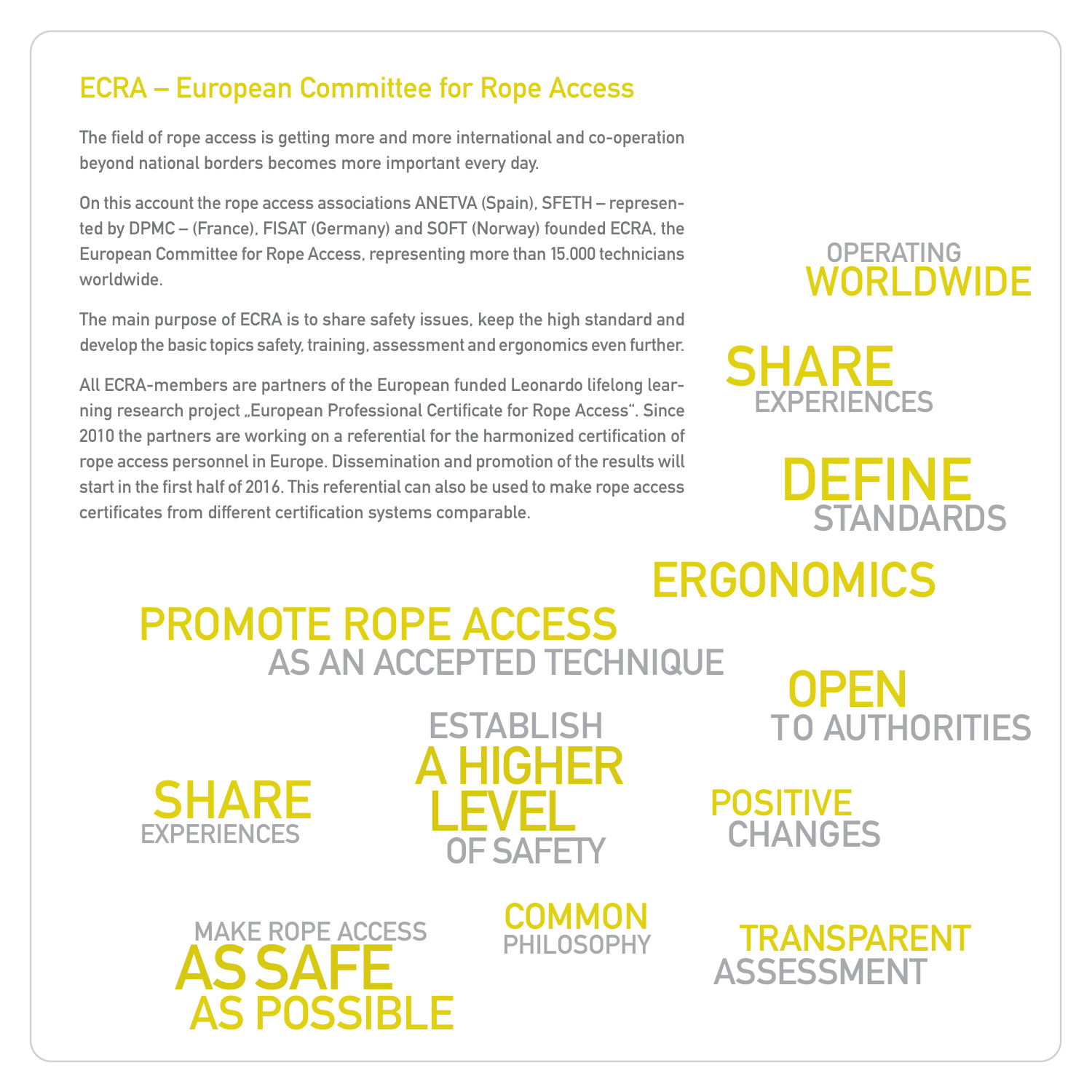A declaration defining the minimum standards for certification of rope access technicians and proving the acknowledgement of the four associations has been signed in June 2012. All members are obliged to monitor their development in reference to the signed declaration.

#### **Declaration**

The associations

| <b>ANETVA</b> | (Spain)   |
|---------------|-----------|
| <b>DPMC</b>   | (France)  |
| <b>FISAT</b>  | (Germany) |
| <b>SOFT</b>   | (Norway)  |

declare that this paper represents their common philosophy based on the following 14 criteria;

- 1) All associations intent to implement the highest level of safety by promoting best available technology and latest state of knowledge for all persons performing rope access activities.
- 2) The assessment is independent.
- 3) Redundancy in all safety matters
- 4) Only use of type approved equipment (CE, EN)
- 5) Rescue is part of all a assessments.
- 6) Certification in minimum 3-level structure
- 7) Existence of written code of best practice
- 8) Existence of written examination regulations
- 9) Frequent reassessment is implemented or in implementation process.
- 10) National, when relevant European quidelines and regulations are implemented.
- 11) Evidence of practical hours is required, at least to reach the rope access supervisor level.
- 12) Risk assessment is the base for all rope access decisions.
- 13) Ergonomics is a decision criterion.
- 14) An organization chart of the association with responsibilities is available.

The associations are willing to continue their cooperation.

DPMC rue Francois Gernelle Martin - 84120 PERTUIS ax 04 90 39/50 692 o 12 for ANETVA for DPM All date date 25.05 2012 Him Hup Jan 14.06, 2012